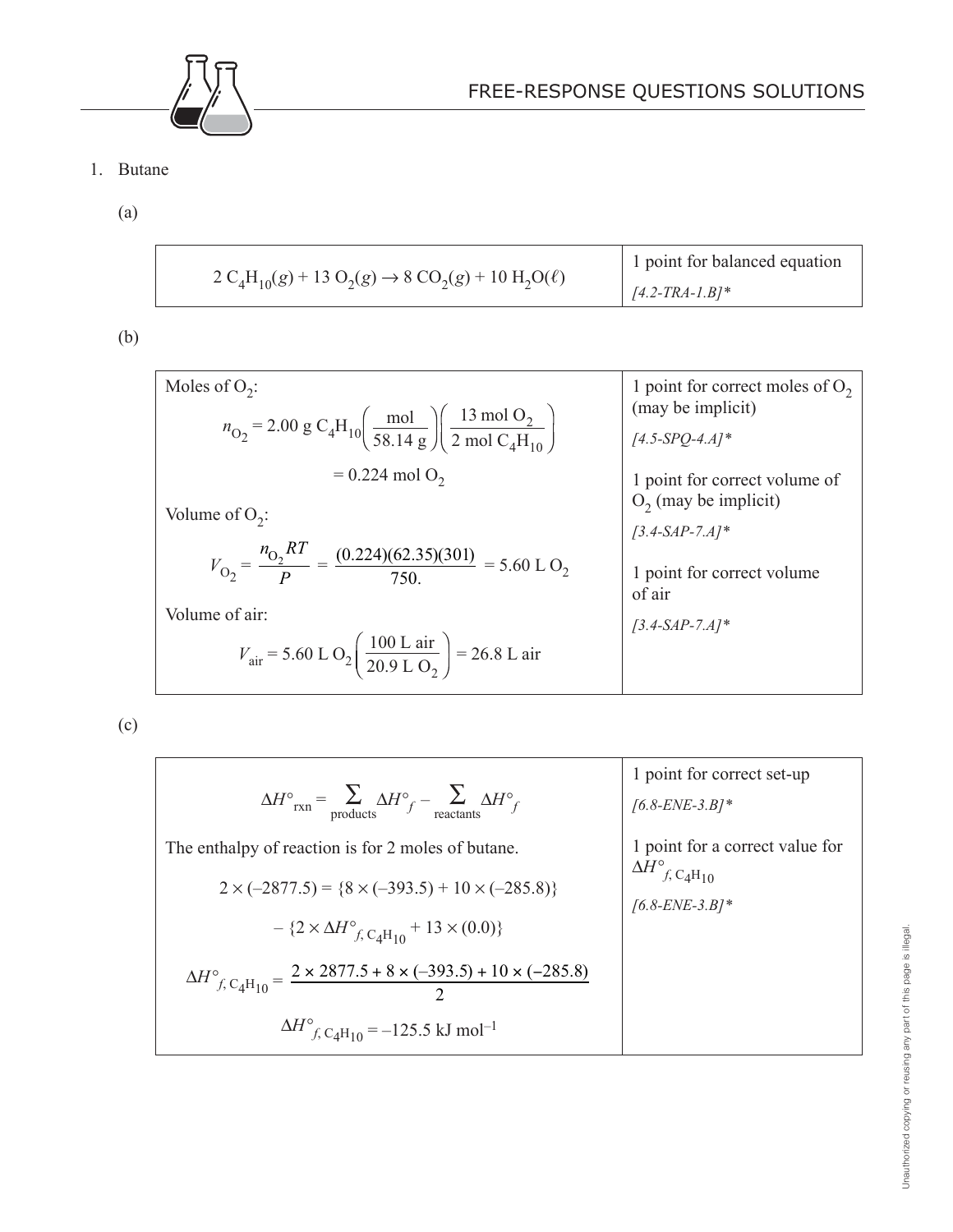(d)



(e)

|                                                                                                                                     | 1 point for the correct set-up                                  |
|-------------------------------------------------------------------------------------------------------------------------------------|-----------------------------------------------------------------|
| $\Delta H^{\circ}{}_{rxn} \cong \sum_{\text{broken}} BEs - \sum_{\text{formed}} BEs$                                                | $[6.7-ENE-3.4]*$                                                |
| $\Delta H^{\circ}{}_{\rm rxn} \cong \{20 \times (C - H) + 6 \times (C - C) + 13 \times (0 = 0)\}$                                   | 1 point for the correct value<br>for $\Delta H^\circ_{\rm rxn}$ |
| $- {16 \times (C = O) + 20 \times (O - H)}$                                                                                         |                                                                 |
|                                                                                                                                     | $[6.7-ENE-3.4]*$                                                |
| $\Delta H^{\circ}$ <sub>ryn</sub> $\approx$ {20 × 413 + 6 × 347 + 13 × 498}                                                         |                                                                 |
| $- {16 \times 799 + 20 \times 467}$                                                                                                 |                                                                 |
| $\Delta H^{\circ}$ <sub>ryn</sub> $\approx 16816 - 22124 = -5308$ kJ mol <sup>-1</sup>                                              |                                                                 |
| Note: The enthalpy of combustion of 2 moles of butane with<br>gaseous water as the product is $-5314 \text{ kJ} \text{ mol}^{-1}$ . |                                                                 |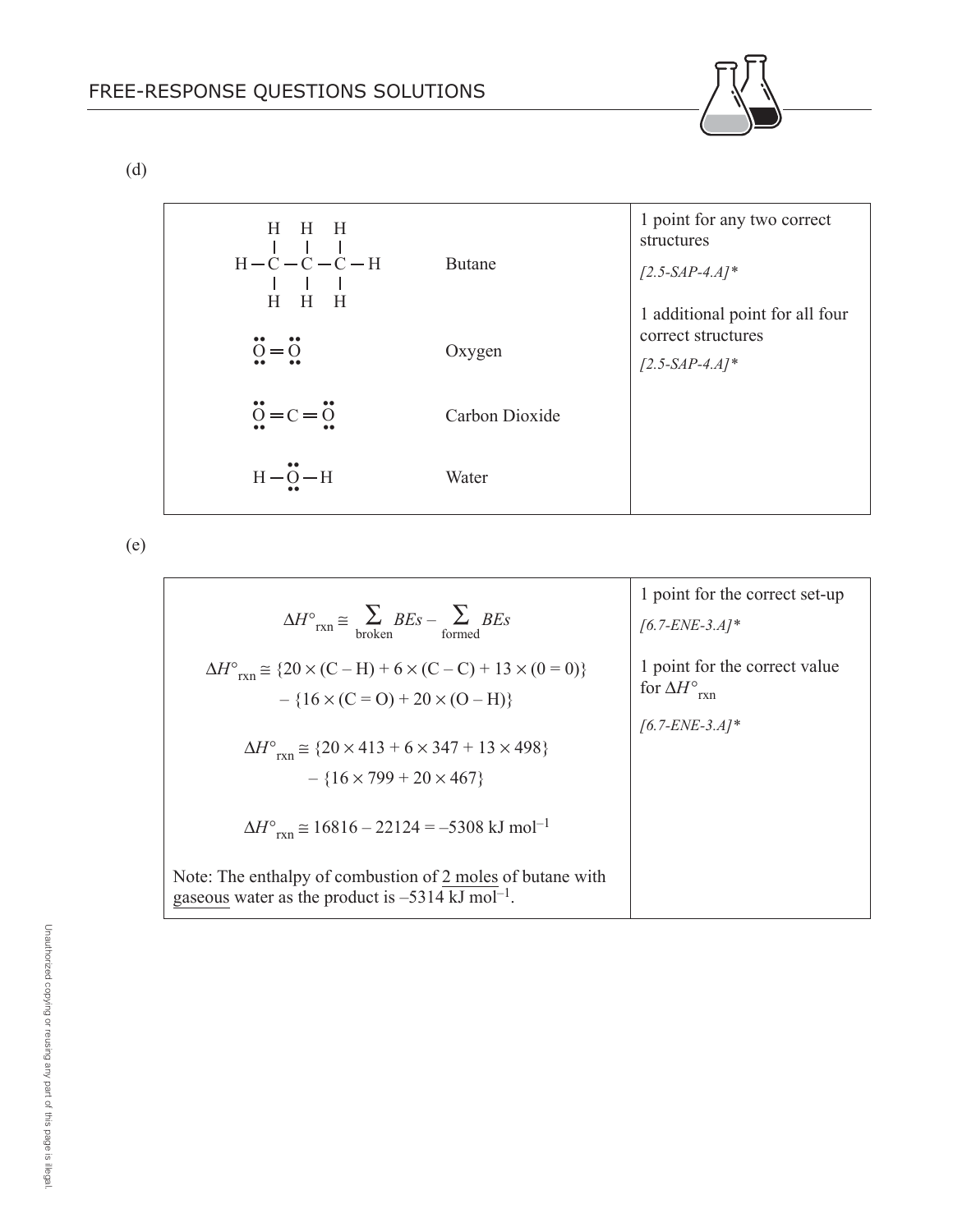

2. Photoelectron spectroscopy

## (a)

| The peaks in the PES spectrum should be labelled from left | 1 point for the correct    |
|------------------------------------------------------------|----------------------------|
| to right:                                                  | labelling of the PES peaks |
| $1s^2 2s^2 2p^6 3s^2 3p^4$                                 | $\left[$ [1.6-SAP-1.B]*    |

(b)

| $258.5 \times 10^{6}$                              | 1 point for a correct              |
|----------------------------------------------------|------------------------------------|
| mol                                                | calculation of the binding         |
| $(6.022 \times 10^{23})$ $(1.602 \times 10^{-19})$ | energy ( <i>BE</i> ) of one $1s^2$ |
| mol                                                | electron                           |
| $E = 2680$ . eV                                    | $[1.6-SAP-1.B]^*$                  |

(c)

| Two ways the PES of the sulfide ion $(S^{2-})$ will differ from that<br>for atomic sulfur (S) are:                                                               | 1 point for the higher<br>amplitude of the $3p^6$ peak                                                     |
|------------------------------------------------------------------------------------------------------------------------------------------------------------------|------------------------------------------------------------------------------------------------------------|
| 1. The rightmost peak in the PES will have a higher<br>amplitude due to the $3p^6$ configuration of $S^{2-}$ vs. $3p^4$ for S.                                   | due to the higher electron<br>occupancy                                                                    |
| 2. All the peaks in the PES for $S^{2-}$ will be shifted slightly<br>to the right (to lower BE values) because of increased e-e<br>repulsions in $S^{2-}$ vs. S. | $[1.6-SAP-1.B]^*$<br>1 point for a mention of<br>lower binding energies due to<br>increased e-e repulsions |
|                                                                                                                                                                  | $[1.6-SAP-1.B]$ *                                                                                          |